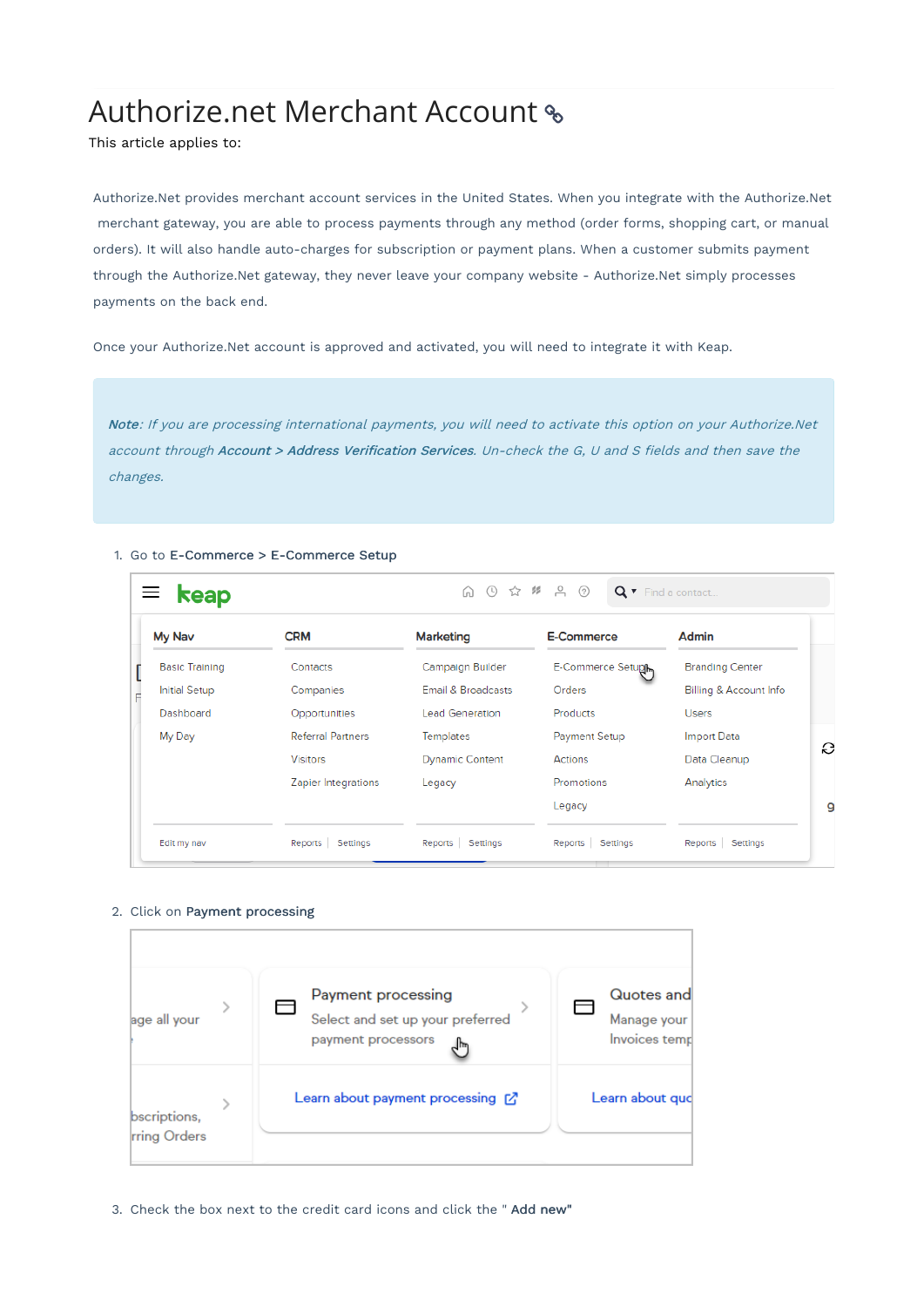| Other Credit Card Processors                              |              |
|-----------------------------------------------------------|--------------|
| Merchant account to use:                                  |              |
| Please select one                                         | Edit Add new |
| $\blacksquare$ Require CVC<br>Credit card types accepted: |              |
| <b>American Express</b><br><b>MasterCard</b>              |              |

4. Select Authorize.Net from the Merchant Account drop-down.

| (Select an account type)            |  |  |
|-------------------------------------|--|--|
| (Select an account type)            |  |  |
| FlexPay                             |  |  |
| <b>Nexus Merchants</b>              |  |  |
| First Data e4 Gateway               |  |  |
| <b>Authorize NET</b>                |  |  |
| Authoriz \"ET (Card Present Method) |  |  |
| CartConnect                         |  |  |
| EWay                                |  |  |
| <b>Network Merchants</b>            |  |  |

### Authorize.NET Account Information

Fill in the Authorize.NET Account Information and Save your changes. Some of this information must be obtained from Authorize.net. (Visit the Authorize.Net Support Center.)

- Name: The name should be short and descriptive. It is used to identify this merchant account in various lists throughout Keap (e.g. Authorize.Net A.)
- Login ID: This is the API Login ID from Authorize.net. To get this ID.
	- Log into your Authorize.Net account.
	- o Select Security Settings from the Settings dropdown menu.
	- o Click on API Login ID and Transaction Key.
	- Copy the API Login ID and paste it into the Keap merchant account settings.
- Transaction Key: You must generate the transaction key through your Authorize.Net account.
- Test Mode: Set this to Test Mode when you are testing the integration. Come back and set it to Live Mode before you begin processing orders through this account. There is also a Test Mode in Authorize.Net that must be disabled before you can successfully process real transactions.
- **Send Transaction Email:** Set this to Yes if you want to receive a transaction email from Authorize.Net for each purchase in addition to the order notifications Keap sends to you.
- Click Save when finished
- Check the Credit Card check box again.
- **•** Select your new Authorize.Net merchant account from the drop-down and save your changes.